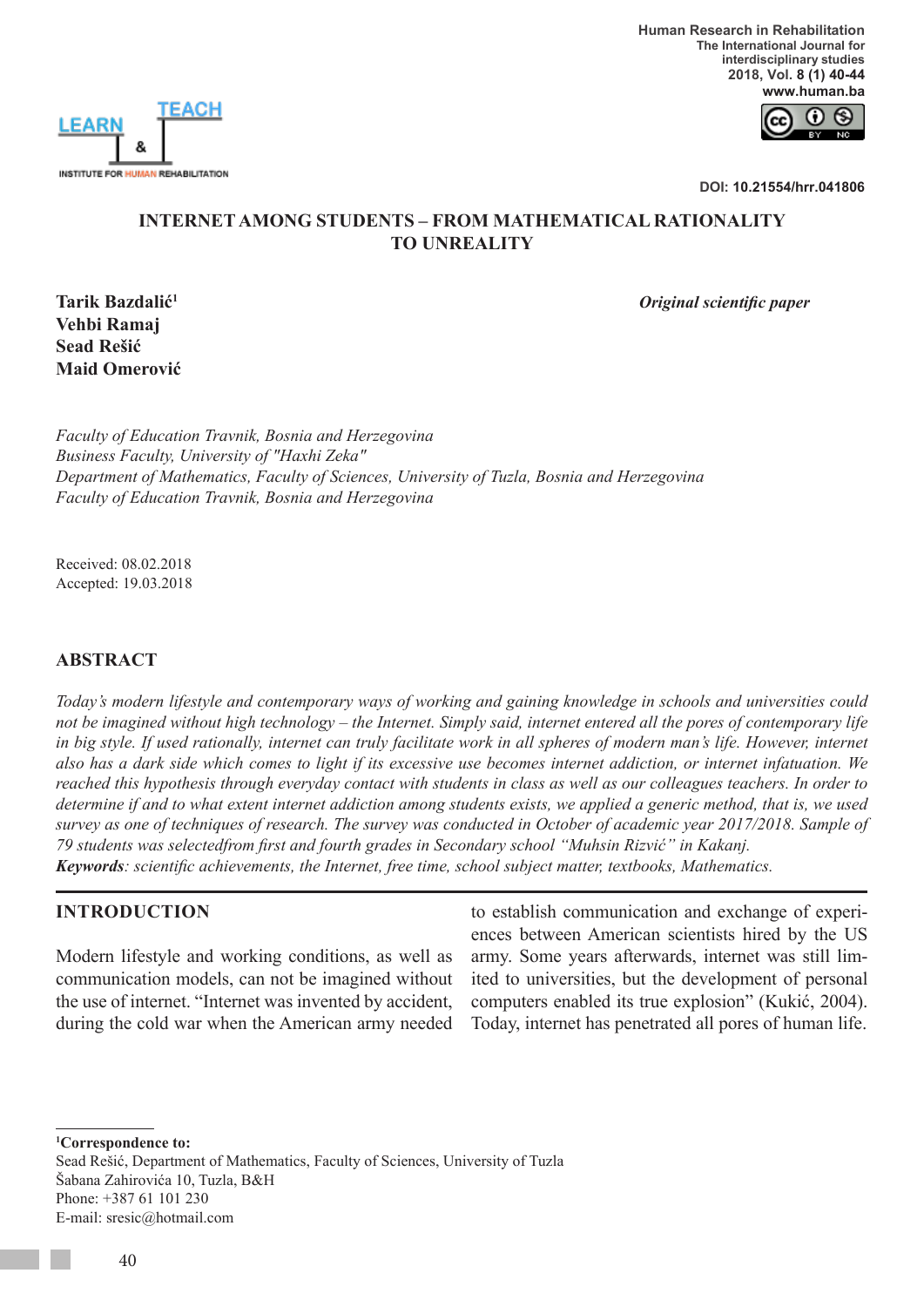It has become inevitable as means of communication, doing everyday chores in companies, it helps students better understand and gain more knowledge in various school subjects, aids in different life situations, provides information of all kinds. Simply said, internet has become one of basic needs in human life.

However, besides all mentioned benefits, internet can become very harmful or even lethal if approached incorrectly. This applies, first and foremost, to unconfirmed and unreliable information which can be found on the Internet. The reason why such information is available is the fact that anyone can write various information even without having knowledge about the subject matter or even if their intentions are not benevolent. So, considering that certain information was written without scientific proof, it is not always possible to differentiate between correct and incorrect information, especially if the subject matter is not very well known to readers. Because of this, there is a great danger of inappropriate use of internet and deliberate placement of incorrect information to lead the reader to wrong conclusions and complete disorientation, followed by offer of salvation from hopelessness through joining different socially harmful and dangerous groups of people.

What is also beyond understanding is the mass use of certain internet sites where people, without any obvious need and justification, voluntarily enter their personal information and photographs without even considering the fact that someone may use them for dark purposes. This is especially true for young people, mostly high school and university students. It can be said that young people spend most of their time visiting such sites where they communicate discussing meaningless things. "With the exception of email, where users identify themselves, nobody online knows who they are talking to  $-$  male, female, where they live. Is this invention going to make us lose our identity in a new space? Is computer technology start to dominate us, instead of it being vice versa?" (Giddens, 2001).

Some high school and university students were noticed to use the Internet to gain knowledge in all subjects, including Mathematics, and all that without their textbooks and notebooks. Students are encouraged to do this by their teachers, which can not be a good thing for either. Students get the feeling that they do not have to pay attention or participate in class, which results in a great number of absences, especially when it comes to university students, and creates a feeling of uselessness in teachers.

"Will electronic media destroy books?" (Giddens, 2001). Where does this world of high technology lead us? Does internet lead young educated people in a state ofinfatuation which can at the end cause psychological disorders with unforeseeable consequences followed by inability for socially valuable work and independent life?

All these questions can not be answered precisely at this moment.

The subject of this research is to evaluate how much students use the Internet and whether its use has reached the state of addiction to internet, that is, infatuation by internet, or if this is a mathematical reality.

## **AIM AND TASKS**

The main goal of this research is to determine how much students use the Internet in learning school subject matter as well as in everyday life, and whether the use of internet is so extensive that students became addicted to it.

The subject of this research and its formulated aim give us the following research tasks:

- 1. To determine whether students spend most of their free time sitting by the computer and surfing the Internet.
- 2. To determine whether students use only internet for learning school subjects, including Mathematics, and neglect other learning aids – textbooks and notebooks.
- 3. To determine whether students, while surfing the Internet, visit sites with various quasi-scientific theories which are completely opposite from knowledge they gained in school and whether they believe everything they find online.
- 4. To determine how the use of internet negatively impacts students, but also how it has positive effects in realization of teaching content (Selimović, Rodić & Selimović, 2013).

## **HYPOTHESES**

From the aim and tasks of research mentioned above, zero hypothesis is formed:

H0: Students use the Internet rationally for electronic communication and acquiring information in everyday life which is urgently needed or cannot be gained any other way. In order to master school subjects, students only need their textbook and notebook, and there is no need for internet, especially in Mathematics.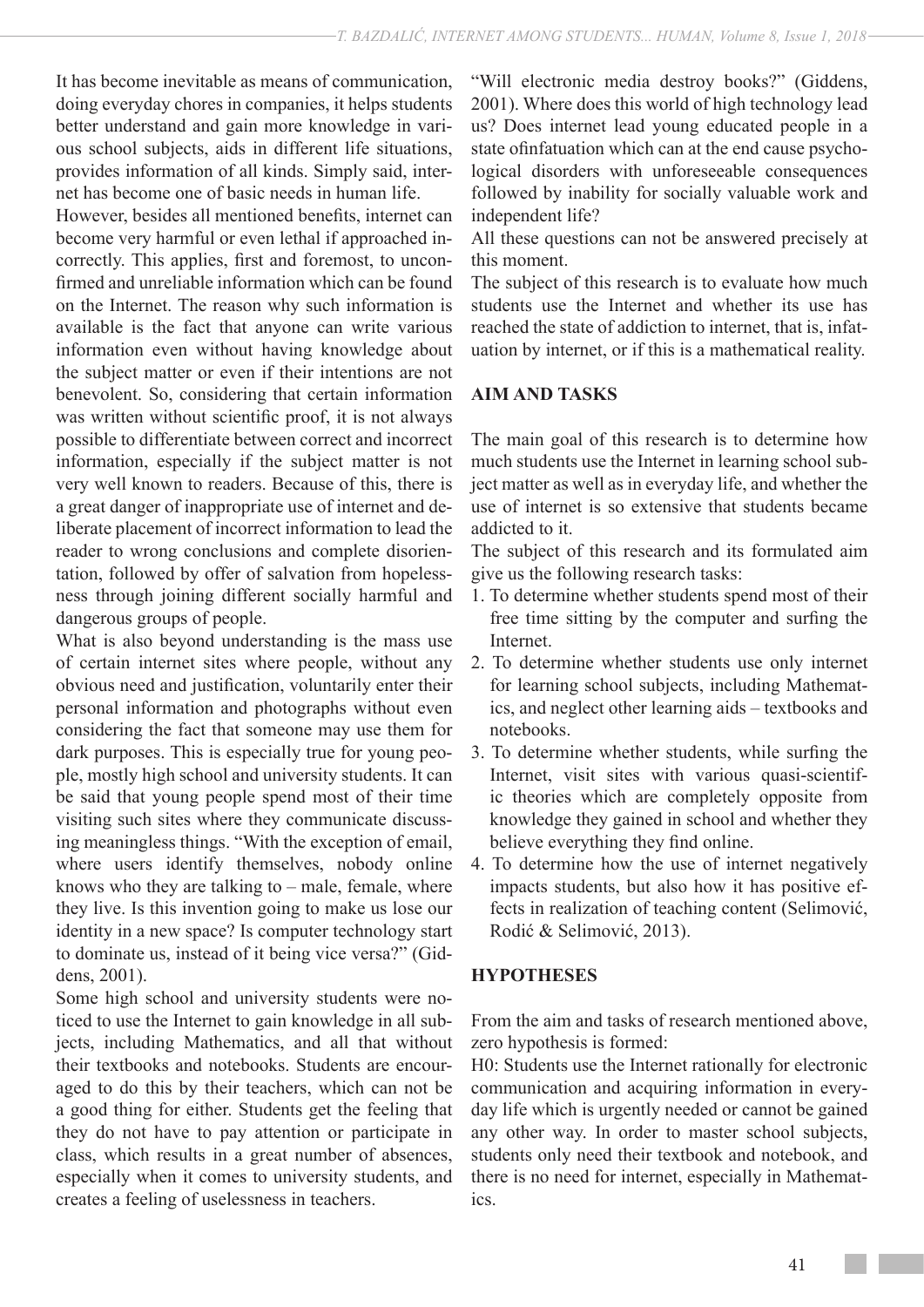The main hypothesis stands against zero hypothesis: H: Students use the Internet excessively, whether they really need it to gain information or not. They spend all their free time online. They use only internet as learning aid to master school subjects and neglect completely notebooks and textbooks considering them unnecessary. They accept all information as reliable, even that which is completely opposite from the knowledge they gained in their school years. All this leads to main hypothesis stating that students became addicted to internet, or even infatuated by it.

#### **RESEARCH**

In order to secure quality survey conditions, while gaining reliable empirical data, characteristics and size of the sample were taken into account. Sample consisted of students in two fist and two fourth grades in "Muhsin Rizvić" secondary school in Kakanj, a total of 79 students – examinees. The sample was deliberately made of first and fourth gradesin order to examine whether there is deviation between generations in the degree of using the Internet. When it comes to sample size, it is medium size, but the accent of the survey is not in the number of examinees, but rather in results of the research.

In order to make the survey good, successful and adequate, it had to fulfil the following conditions:

- Contributing to examinees' high motivation;
- Asking examinees to provide necessary information which cannot be gained any other way;
- Being optimally long and not demanding a lot of time to complete;
- Satisfying esthetic qualities (arrangement and attractiveness);
- Not prying into personal matters;
- Guaranteeing anonymity;
- Being clear;
- Having questions in the survey formulated clearly, definitely, short, unambiguous, understandable without unnecessary words, or unknown and unusual terminology;
- Without suggestive questions.

General information required from all examinees on the survey was gender, class and average grade in Mathematics.

The questionnaire type was closed and consisted of nine questions, with three possible answers offered for each one. The answers were graded from 1 to 3 points without examinees' knowledge of grading so as to avoid suggestible answers.

Offered answers graded with one point were formulated in favor of zero hypothesis. Those answers graded with two points indicate border between zero and main hypothesis. Finally, answers graded with three points were formulated in favor of the main hypothesis.

Survey questions and possible answers with awarded points are shown as follows:

- 1. In your opinion, what is the biggest achievement of modern civilization?
- a) Wireless communication between people (2)

b) Internet (3)

- c) Radio and television (1)
- 2. How do you spend most of your free time?
- a) Partly using internet, partly for a hobby. (2)
- b) Internet is my favorite way to spend free time. (3)
- c) I spend most of my free time walking, doing sports activities, going to sports matches, socializing with my friends, etc. (1)
- 3. How would you feel if you spent a longer time without access to internet?
- a)I would feel like I lost one of my senses. (3)
- b)I would hardly feel anything. (1)
- c)I would feel unusual at the beginning, but it would stop being a problem in time. (2)
- 4. How much time do you spend surfing the Internet daily?
- a)I visit internet only when I need information or to send and receive emails. (1)
- b)I surf the Internet at least 3 hours a day, mostly Facebook, internet games or other lighter reading. (3)
- c)Every day I visit the Internet to see if I received an email or to read news from different areas of interest, spending 30 minutes at most. (2)
- 5. Do you use internet to master school subjects?
- a)No, textbooks, notebooks and following the classes are enough for me. (1)
- b)Yes, internet has become a necessary means in conquering school subjects, so I do not need textbooks at all, while I use notebooks only for subject topics. (3)
- c) Occasionally (2)
- 6. Do you use internet to learn Mathematics?
- a)Occasionally (2)
- b)No, textbooks, notebooks and following the classes are enough for me. (1)
- c)Yes, internet is the simplest and fastest means for gaining knowledge in Mathematics. (3)
- 7. Mathematics homework has a task for which you need a pattern you cannot remember. What will you do?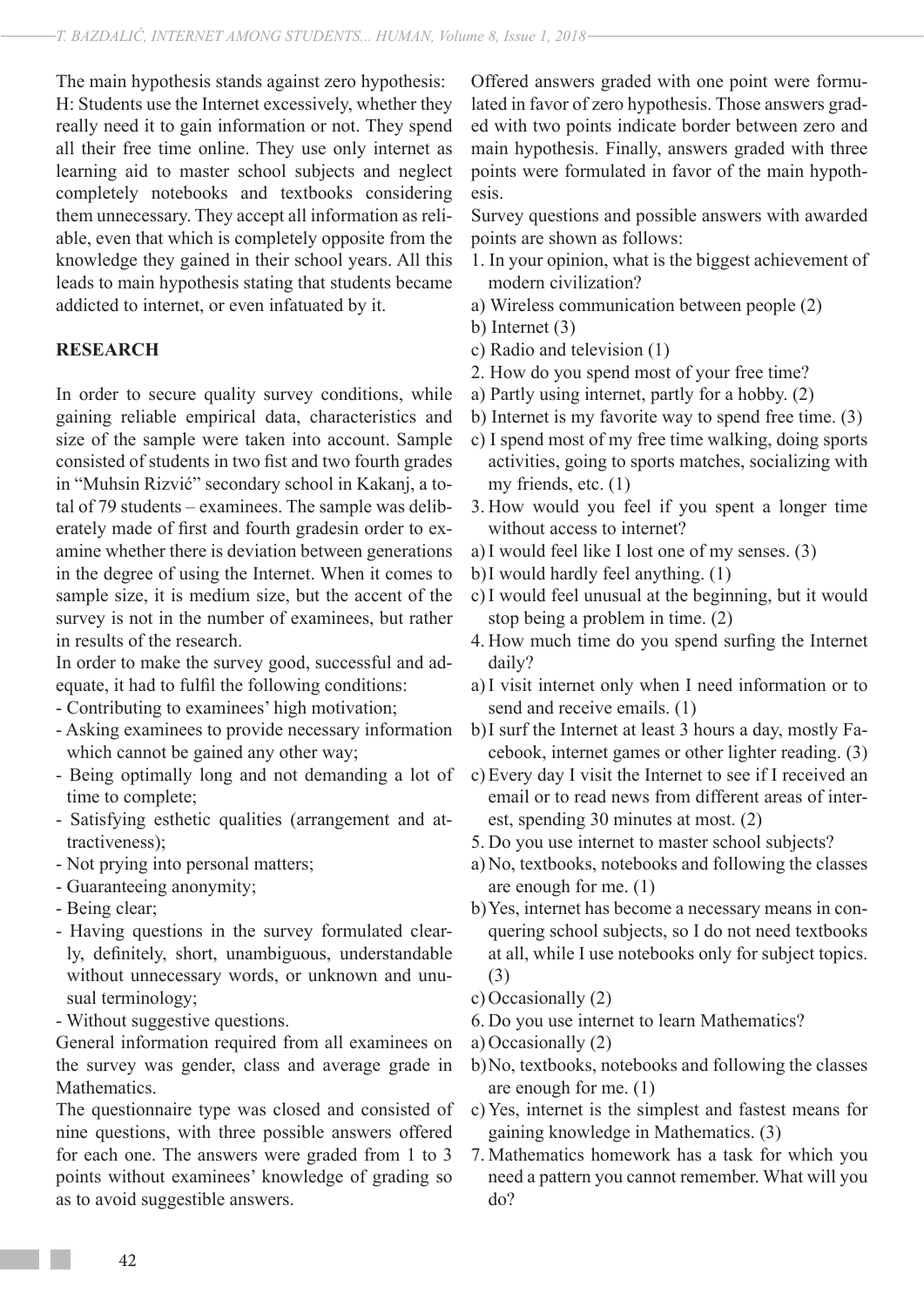- a) I will look for it in a mini collection of Mathematical patterns. (1)
- b) I will call one of my friends and ask them. (2)
- c) I will look for it on the Internet. (3)
- 8. Do you believe everything you find on the Internet, such as theory that "Earth is flat", "Gravity does not exist", "the atomic bomb does not exist", etc.?
- a) Of course I do. (3)
- b) After learning this, I am starting to doubt what we learn in school. (2)
- c) I believe only those theories which do not contradict what I learn in school. (1)
- 9. If you read online that someone saw aliens, photographed them and posted those photos on the Internet, would you believe it?
- a) I would accept it with a grain of salt. (2)
- b) Of course not. (1)
- c) Yes, I would. (3)

Adding points for all offered answers to nine questions was formulated to result in a sum not smaller than 9 or greater than 27. This range of possible sums

*Table 1 Demonstration of internet addiction*

of points in this questionnaire gave a scale based on which every examinee was grouped as follows:

- 1. Examinees whose sum of points was 9-16 were considered to use the Internet rationally, i.e. only when they need it and exhibit no internet addiction.
- 2. Examinees whose sum of points was 17-20 were considered to exhibit increased appetite for internet, but still were not addicts.
- 3. Examinees whose sum of points was 21-27 were considered completely addicted to the Internet, or infatuated by it.

# **RESULTS**

For analysis and interpretation of results, percentage procedure was used as a quick and simple way of statistical analysis.

So, after the survey was completed on a sample of 79 examinees in total, from first and fourth grades, and after the questionnaire was reviewed and analyzed, the results are shown in the following summary table:

|                                      | <b>First grade</b> |      | <b>Fourth grade</b> |      | <b>Total</b> |      |
|--------------------------------------|--------------------|------|---------------------|------|--------------|------|
|                                      |                    | $\%$ |                     | $\%$ |              | $\%$ |
| Not addicted to internet             |                    | 10   | $\overline{4}$      | 13   | 9            | 12   |
| Increased use of internet            | 20                 | 41   | 15                  | 50   | 35           | 44   |
| Addicted to (infatuated by) internet | 24                 | 49   | 11                  | 37   | 35           | 44   |
| Total                                | 49                 | 100  | 30                  | 100  | 79           | 100  |



*Graph 1 Demonstration of internet addiction*